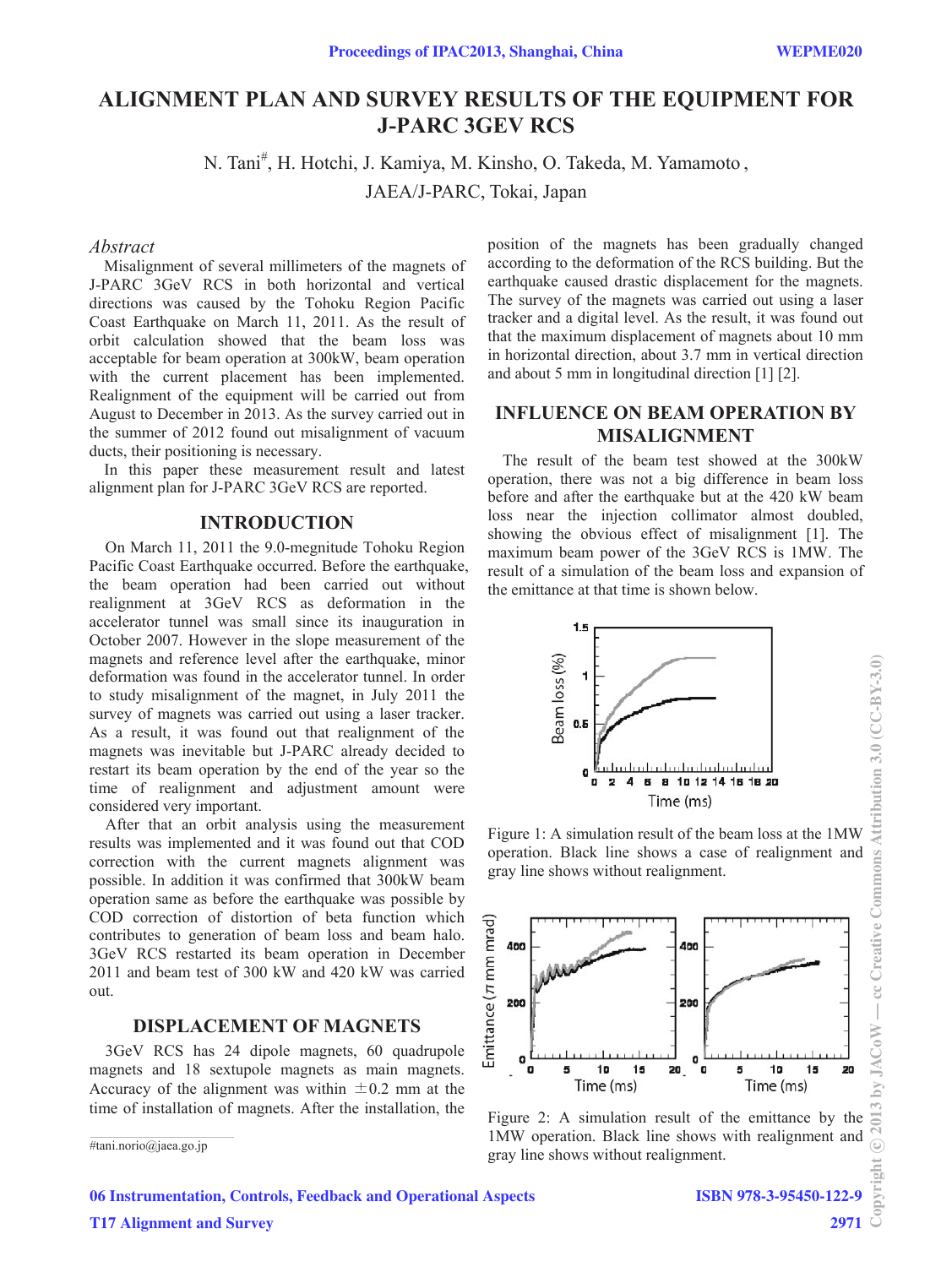Figure 1 shows a simulation result of the beam loss. And Fig. 2 shows a simulation result of the emittance in horizontal and vertical direction. The beam loss increased and the horizontal emittance expanded without realignment. This suggests that 1MW operation is difficult without realignment.

### **DISPLACEMENT OF CERAMIC CHAMBERS**

Ceramic chamber is used for a vacuum duct of RCS main magnets in order to reduce eddy current. As displacement of magnets was found out during the measurement in 2011, a measurement of displacement for ceramic chambers of dipole and quadrupole magnets was also carried out last summer. Alignment accuracy of ceramic chamber at the time of installation was within  $\pm$ 0.5 mm. Measurement of up/down stream parts of each ceramic chamber was implemented by attaching a measurement device on a titanium sleeve connecting ceramic part and flange part of a ceramic chamber.

Figure 3 shows the measurement result of dipole magnets and Fig. 4 shows that of quadrupole magnets.

Ceramic chamber shifted from the ideal position. It is considered this displacement was mainly caused by the earthquake. Acceptance was calculated based on the results. Accordingly, it was found out that for some ceramic chambers acceptance was not enough. Therefore realignment was necessary also for ceramic chambers.



Figure 3: Displacement of the ceramic chamber installed on a dipole magnet from its magnetic pole center.



Figure 4: Displacement of the ceramic chamber installed on a quadrupole magnet from its magnetic pole center.

### **REALIGNMENT PLAN**

#### *Ring Coordinate Adjustment and Realignment*

As for realignment, the most difficult part is adjustment of magnets (QDL4 and QFL5) near the injection collimator. Therefore for realignment it was planned for vertical direction to adjust QDL4 and QFL5 to the reference and for horizontal direction to evaluate and adjust displacemenrt of each magnet so that misalignment of magnets at the injection straight section becomes as small as possible [2]. The displacement of each magnet calculated from the result of the measurement in 2011 is shown in Fig. 5 and 6.



Figure 5: Displacements of magnets in horizontal direction standardized based on the injection straight.

ISBN 978-3-95450-122-9  $\frac{1}{2}$ <sub>D</sub><br> $\frac{1}{2}$ **ISBN**<br> $\frac{1}{2}$ 2972

06 Instrumentation, Controls, Feedback and Operational Aspects T17 Alignment and Survey